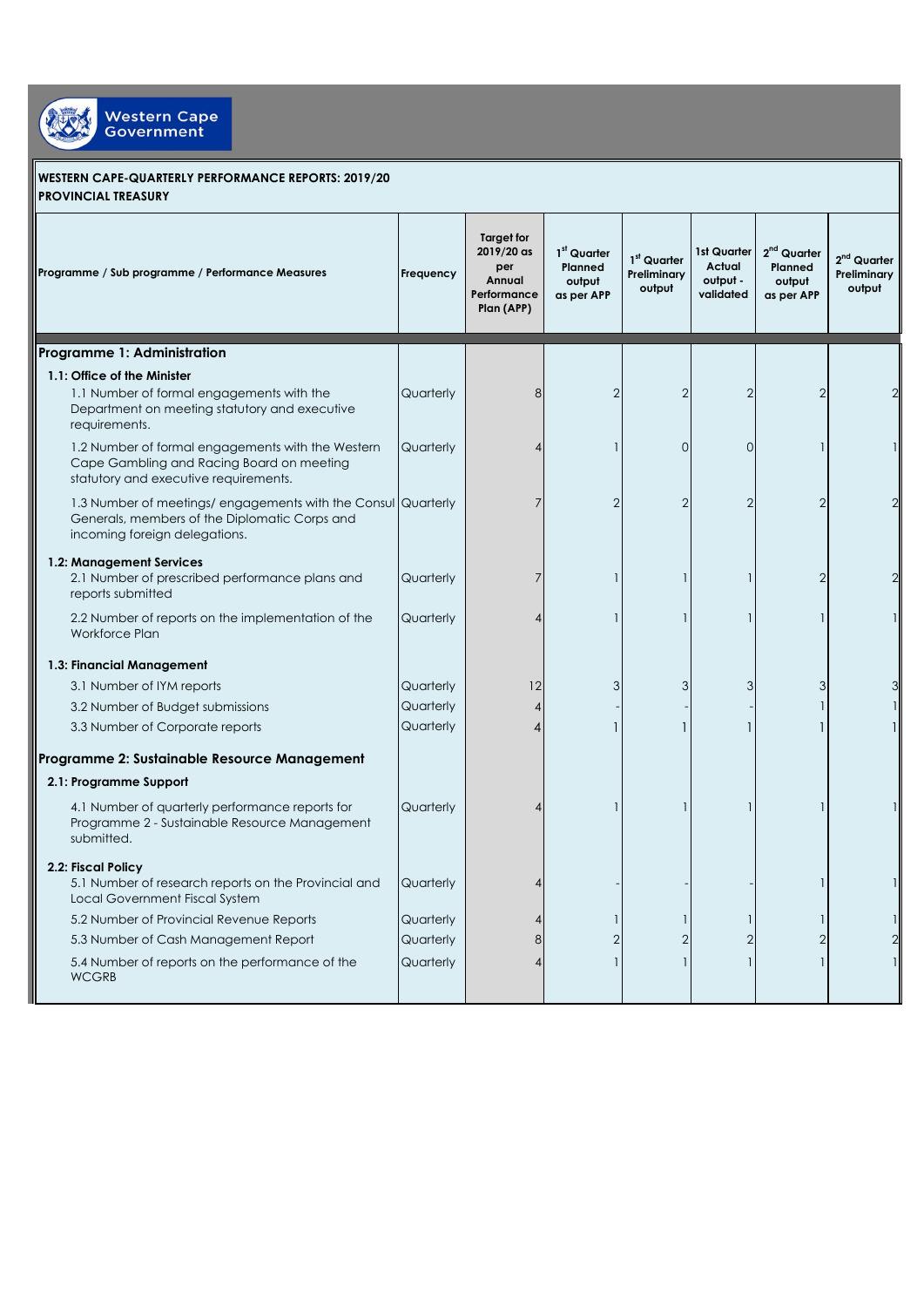| Programme / Sub programme / Performance Measures                                                      | Frequency | Target for<br>2019/20 as<br>per<br>Annual<br>Performance<br>Plan (APP) | 1 <sup>st</sup> Quarter<br><b>Planned</b><br>output<br>as per APP | 1 <sup>st</sup> Quarter<br>Preliminary<br>output | 1st Quarter<br>Actual<br>output -<br>validated | $2nd$ Quarter<br>Planned<br>output<br>as per APP | $2nd$ Quarter<br>Preliminary<br>output |
|-------------------------------------------------------------------------------------------------------|-----------|------------------------------------------------------------------------|-------------------------------------------------------------------|--------------------------------------------------|------------------------------------------------|--------------------------------------------------|----------------------------------------|
| 2.3: Budget Management: Provincial Government Budget Office                                           |           |                                                                        |                                                                   |                                                  |                                                |                                                  |                                        |
| 6.1 Number of provincial budget policy assessment<br>reports                                          | Quarterly | 28                                                                     |                                                                   |                                                  |                                                |                                                  |                                        |
| 6.2 Timeous publication of the Provincial Economic<br><b>Review and Outlook</b>                       | Annually  | September<br>2019                                                      |                                                                   |                                                  |                                                | September September<br>2019                      | 2019                                   |
| 6.3 Timeous publication of the Medium Term Budget<br><b>Policy Statement</b>                          | Annually  | November<br>2019                                                       |                                                                   |                                                  |                                                |                                                  |                                        |
| 2.3: Budget Management - Local Governement Budget Office                                              |           |                                                                        |                                                                   |                                                  |                                                |                                                  |                                        |
| 7.1 Number of municipal budget policy assessment<br>reports                                           | Annually  | 30                                                                     | 30                                                                | 30                                               | 30                                             |                                                  |                                        |
| 7.2 Percentage of Quarterly Performance Reports<br>received, assessed                                 | Quarterly | 100%                                                                   | 100%                                                              | 100%                                             | 100%                                           | 100%                                             | 100%                                   |
| 7.3 Timeous publication of the Municipal Economic<br><b>Review and Outlook</b>                        | Annually  | September<br>2019                                                      |                                                                   |                                                  |                                                | 2019                                             | September September<br>2019            |
| 2.4: Public Finance: Provincial Government Finance                                                    |           |                                                                        |                                                                   |                                                  |                                                |                                                  |                                        |
| 8.1 Number of provincial budget assessment reports                                                    | Quarterly | 28                                                                     |                                                                   |                                                  |                                                |                                                  |                                        |
| 8.2 Number of expenditure reviews                                                                     | Quarterly | 2                                                                      |                                                                   |                                                  |                                                |                                                  |                                        |
| 8.3 Number of quarterly reports on the implementation<br>of the budget                                | Quarterly |                                                                        |                                                                   |                                                  |                                                |                                                  |                                        |
| 2.4: Public Finance: Local Government Finance (Group 1 & 2)                                           |           |                                                                        |                                                                   |                                                  |                                                |                                                  |                                        |
| 9.1 Number of monthly IYM assessment reports on the<br>implementation of the municipal budget         | Quarterly | 372                                                                    | 93                                                                | 93                                               | 93                                             | 93                                               | 93                                     |
| 9.2 Number of Municipal budget assessment reports                                                     | Annually  | 30                                                                     | 30                                                                | 30                                               | 30                                             |                                                  |                                        |
| 9.3 Number of reports on MFMA implementation                                                          | Quarterly |                                                                        |                                                                   | 0                                                |                                                |                                                  |                                        |
| 2.4: Public Finance: Infrastructure<br>10.1 Number of asset management plans assessed                 | Quarterly | 32                                                                     |                                                                   |                                                  |                                                | 16                                               | 9                                      |
| 10.2 Number of Infrastructure expenditure reports<br>assessed                                         | Quarterly | 84                                                                     | 21                                                                | 21                                               | 21                                             | 21                                               | 21                                     |
| 10.3 Number of infrastructure project delivery<br>assessments                                         | Quarterly | 10                                                                     |                                                                   |                                                  |                                                |                                                  |                                        |
| 10.4 Number of quarterly reports on the<br>implementation of infrastructure budgets to Cabinet        | Quarterly |                                                                        |                                                                   | 0                                                |                                                |                                                  |                                        |
| 10.5 Number of developed and tested infrastructure<br>delivery management system(s) in municipalities | Annually  |                                                                        |                                                                   |                                                  |                                                |                                                  |                                        |
| 2.4: Public Finance: Business Information and Data Management                                         |           |                                                                        |                                                                   |                                                  |                                                |                                                  |                                        |
| 11.1 Number of datasets managed                                                                       | Quarterly |                                                                        | 4                                                                 |                                                  |                                                |                                                  |                                        |
| 11.2 Number of budget process plans managed                                                           | Quarterly | 3                                                                      |                                                                   |                                                  |                                                |                                                  |                                        |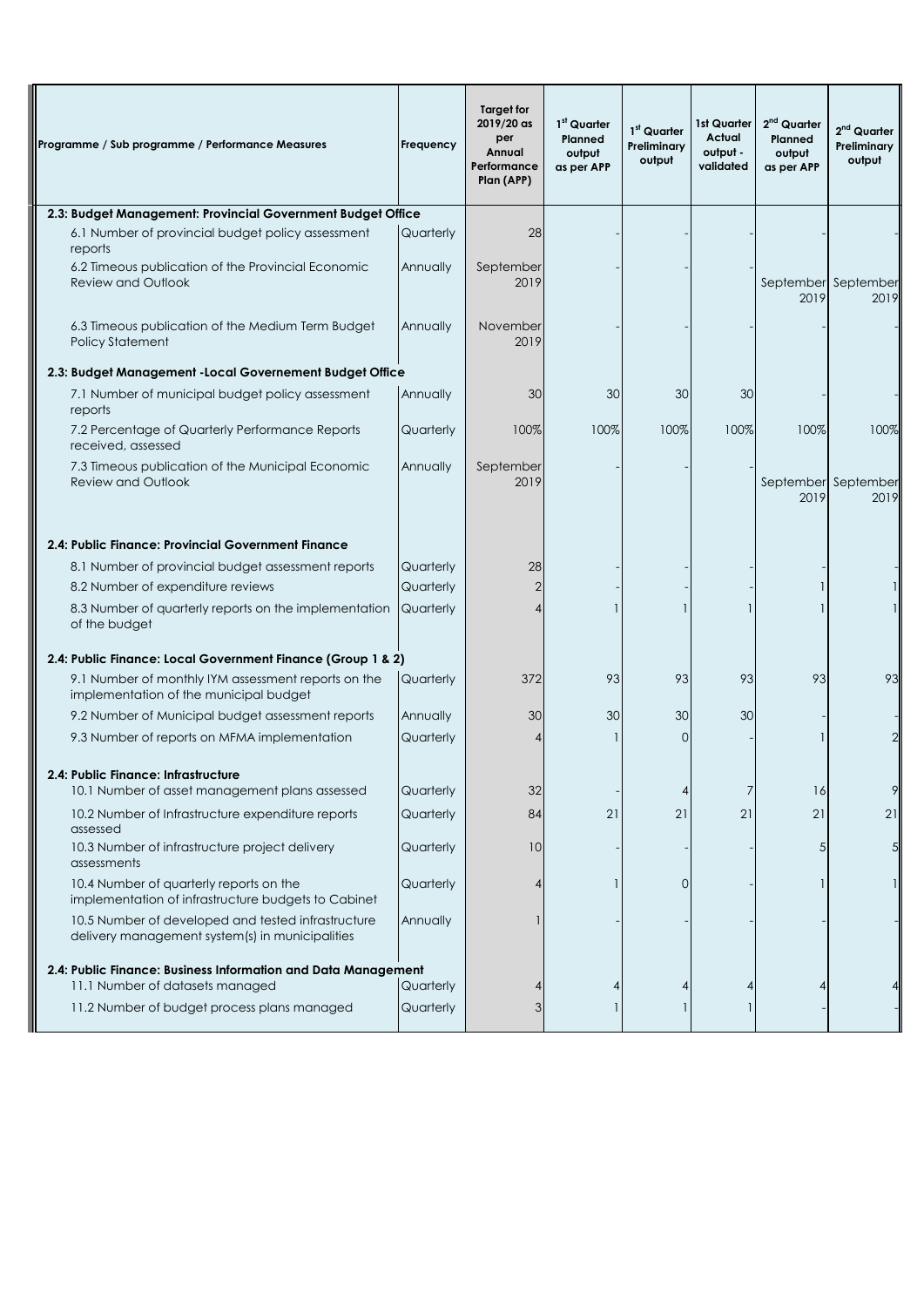| Programme / Sub programme / Performance Measures                                                                                                                               | Frequency | Target for<br>2019/20 as<br>per<br>Annual<br>Performance<br>Plan (APP) | 1 <sup>st</sup> Quarter<br>Planned<br>output<br>as per APP | 1 <sup>st</sup> Quarter<br>Preliminary<br>output | 1st Quarter<br>Actual<br>output -<br>validated | 2 <sup>nd</sup> Quarter<br>Planned<br>output<br>as per APP | 2 <sup>nd</sup> Quarter<br>Preliminary<br>output |
|--------------------------------------------------------------------------------------------------------------------------------------------------------------------------------|-----------|------------------------------------------------------------------------|------------------------------------------------------------|--------------------------------------------------|------------------------------------------------|------------------------------------------------------------|--------------------------------------------------|
| Programme 3: Asset Management                                                                                                                                                  |           |                                                                        |                                                            |                                                  |                                                |                                                            |                                                  |
| 3.1: Programme Support<br>12.1 Number of quarterly performance reports for<br>Programme 3 - Asset Management submitted                                                         | Quarterly |                                                                        |                                                            |                                                  |                                                |                                                            |                                                  |
| 3.2: Supply Chain Management: Provincial Government                                                                                                                            |           |                                                                        |                                                            |                                                  |                                                |                                                            |                                                  |
| 13.1 Number of interventions performed to assist<br>departments with the continuous improvements of their<br>supply chain and asset management systems                         | Quarterly | 16                                                                     | 4                                                          | 4                                                |                                                | 4                                                          |                                                  |
| 13.2 Number of SCM/AM and SCM systems assessment<br>reports                                                                                                                    | Quarterly | 108                                                                    | 27                                                         | 27                                               | 27                                             | 27                                                         | 27                                               |
| 13.3 Number of interventions for strategic sourcing<br>implementation                                                                                                          | Annually  |                                                                        |                                                            |                                                  |                                                |                                                            |                                                  |
| 13.4 Number of supplier engagement sessions held to<br>develop and educate suppliers                                                                                           | Quarterly | 5                                                                      |                                                            | $\overline{2}$                                   |                                                |                                                            |                                                  |
| 3.2: Supply Chain Management: Local Government<br>14.1 Number of municipal SCM and MAM Virtuous                                                                                | Quarterly | 8                                                                      |                                                            |                                                  |                                                | 3                                                          |                                                  |
| Cycle assessment reports<br>14.2 Number of Municipal Districts assisted with<br>structured training interventions and capacity building                                        | Quarterly | 5                                                                      |                                                            |                                                  |                                                |                                                            |                                                  |
| 14.3 Number of Municipal Districts assisted with the<br>improvement of risk and internal control for SCM                                                                       | Quarterly | 5                                                                      |                                                            |                                                  |                                                | $\overline{2}$                                             |                                                  |
| 14.4 Number of Municipal Districts assisted with<br>Localisation                                                                                                               | Quarterly | 5                                                                      |                                                            |                                                  |                                                |                                                            |                                                  |
| 3.3 Supporting and Interlinked Financial System                                                                                                                                |           |                                                                        |                                                            |                                                  |                                                |                                                            |                                                  |
| 15.1 Number of votes provided with user account<br>management service i.r.o. provincially operated<br>financial systems                                                        | Quarterly | 13                                                                     | 13                                                         | 13                                               | 13                                             | 13                                                         | 13                                               |
| 15.2 Number of votes assisted with the data<br>maintenance planning and preparation of data i.r.o.<br>all provincially operated financial systems for migration<br>to the IFMS | Quarterly | 13                                                                     | 13                                                         | 13                                               | 13                                             | 13                                                         | 13                                               |
| 15.3 Number of votes assisted in providing and<br>analysing data                                                                                                               | Quarterly | 13                                                                     | 13                                                         | 13                                               | 13                                             | 13                                                         | 13                                               |
| Programme 4: Financial Governance                                                                                                                                              |           |                                                                        |                                                            |                                                  |                                                |                                                            |                                                  |
| 4.1 Programme Support                                                                                                                                                          |           |                                                                        |                                                            |                                                  |                                                |                                                            |                                                  |
| 16.1 Number of quarterly performance reports for<br>Programme 4 - Financial Governance submitted                                                                               | Quarterly | 4                                                                      |                                                            |                                                  |                                                |                                                            |                                                  |
| 4.2: Accounting services: Local Government Accounting<br>17.1 Number of Municipalities supported with the<br>accounting reporting framework                                    | Quarterly | 30                                                                     | 30                                                         | 30                                               | 30                                             | 30                                                         | 29                                               |
| 17.2 Number of Reports submitted for TIME<br>engagements                                                                                                                       | Annually  | 30                                                                     |                                                            |                                                  |                                                |                                                            |                                                  |
| 17.3 Number of municipalities monitored and<br>supported with mSCOA implementation                                                                                             | Quarterly | 30                                                                     | 30                                                         | 30                                               | 30                                             | 30                                                         | 30                                               |
| 17.4 Number of reports submitted for the MTEC<br>engagements                                                                                                                   | Annually  | 30                                                                     | 30                                                         | 28                                               | 28                                             |                                                            |                                                  |